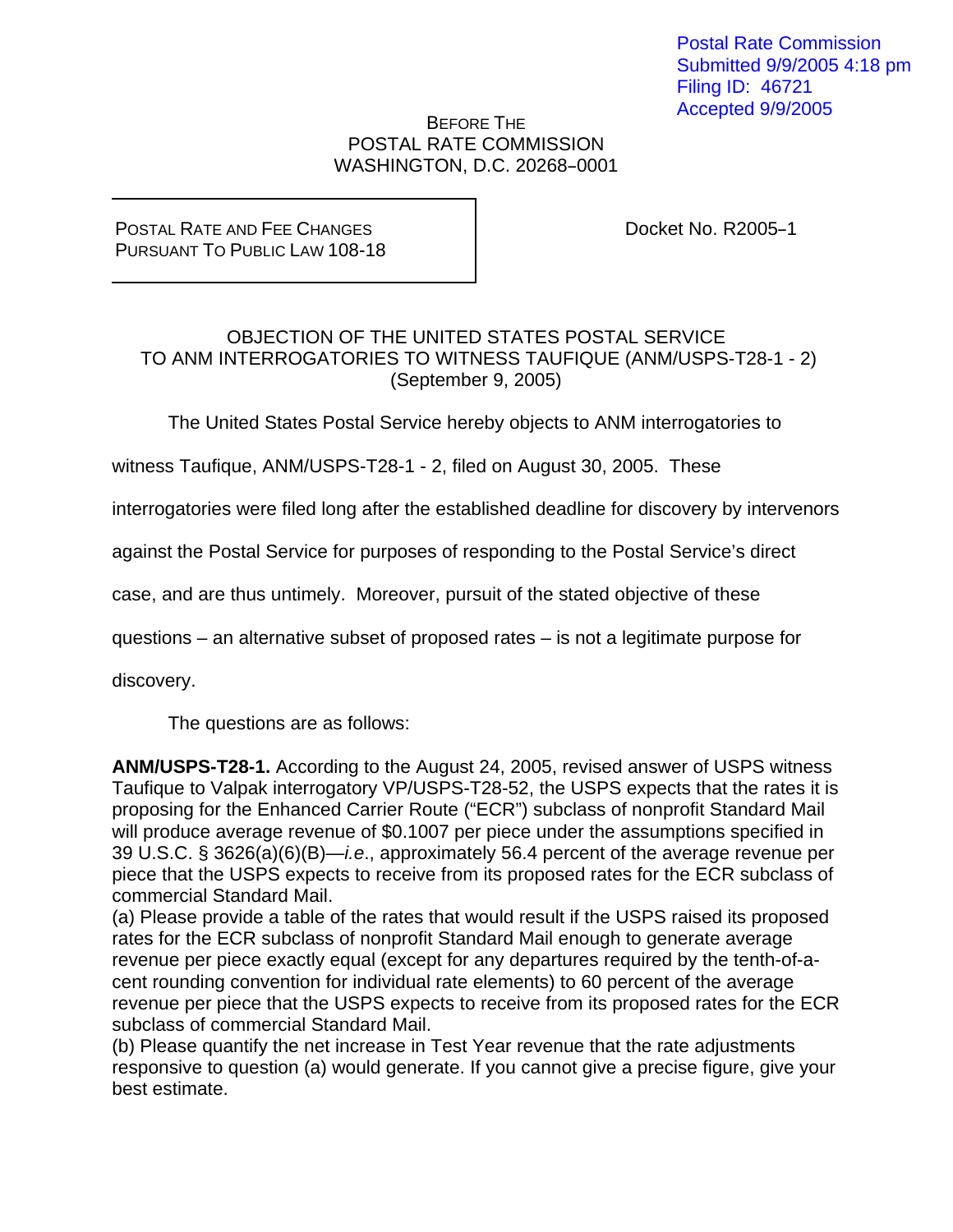(c) Please produce workpapers and documentation sufficient to verify your responses to parts (a) and (b).

**ANM/USPS-T28-2.** According to the August 24, 2005, revised answer of USPS witness Taufique to Valpak interrogatory VP/USPS-T28-52, the USPS expects that the rates it is proposing for the regular subclass of nonprofit Standard Mail will produce average revenue of \$0.1389 per piece under the assumptions specified in 39 U.S.C.

 § 3626(a)(6)(B)—*i.e*., approximately 60.9 percent of the average revenue per piece that the USPS expects to receive from its proposed rates for the regular subclass of commercial Standard Mail.

(a) Please provide a table of the rates that would result if the USPS reduced its proposed rates for the regular subclass of nonprofit Standard Mail enough to generate average revenue per piece exactly equal (except for any departures required by the tenth-of-a-cent rounding convention for individual rate elements) to 60 percent of the average revenue per piece that the USPS expects to receive from its proposed rates for the regular subclass of commercial Standard Mail.

(b) Please quantify the net reduction in Test Year revenue that the rate adjustments responsive to question (a) would produce. If you cannot give a precise figure, give your best estimate.

(c) Please produce workpapers and documentation sufficient to verify your responses to parts (a) and (b).

Initially, it must be noted that ANM did accompany these questions with a request

for leave to file ("Motion of Alliance on Nonprofit Mailers for Leave to File Interrogatories

Concerning Revised Responses to USPS Witness Taufique to Valpak Interrogatories

VP/USPS-T28-52 – 55, August 30, 2005"). The motion for leave characterized the

questions as "follow up" to the revised answers submitted by witness Taufique, and

noted that the cutoff date for discovery to the Postal Service for purposes of preparing

rebuttal (August 23) had passed one day before the answers were filed on August 24,

2005. In theory, the Postal Service would not disagree with the suggestion that its

submission of revised answers could trigger reasonable follow-up on the new material,

notwithstanding the expiration of the period for otherwise authorized discovery.

Therefore, to the extent that the ANM motion can be construed as a request for leave to

submit appropriate follow-up, the Postal Service does not oppose such a motion as a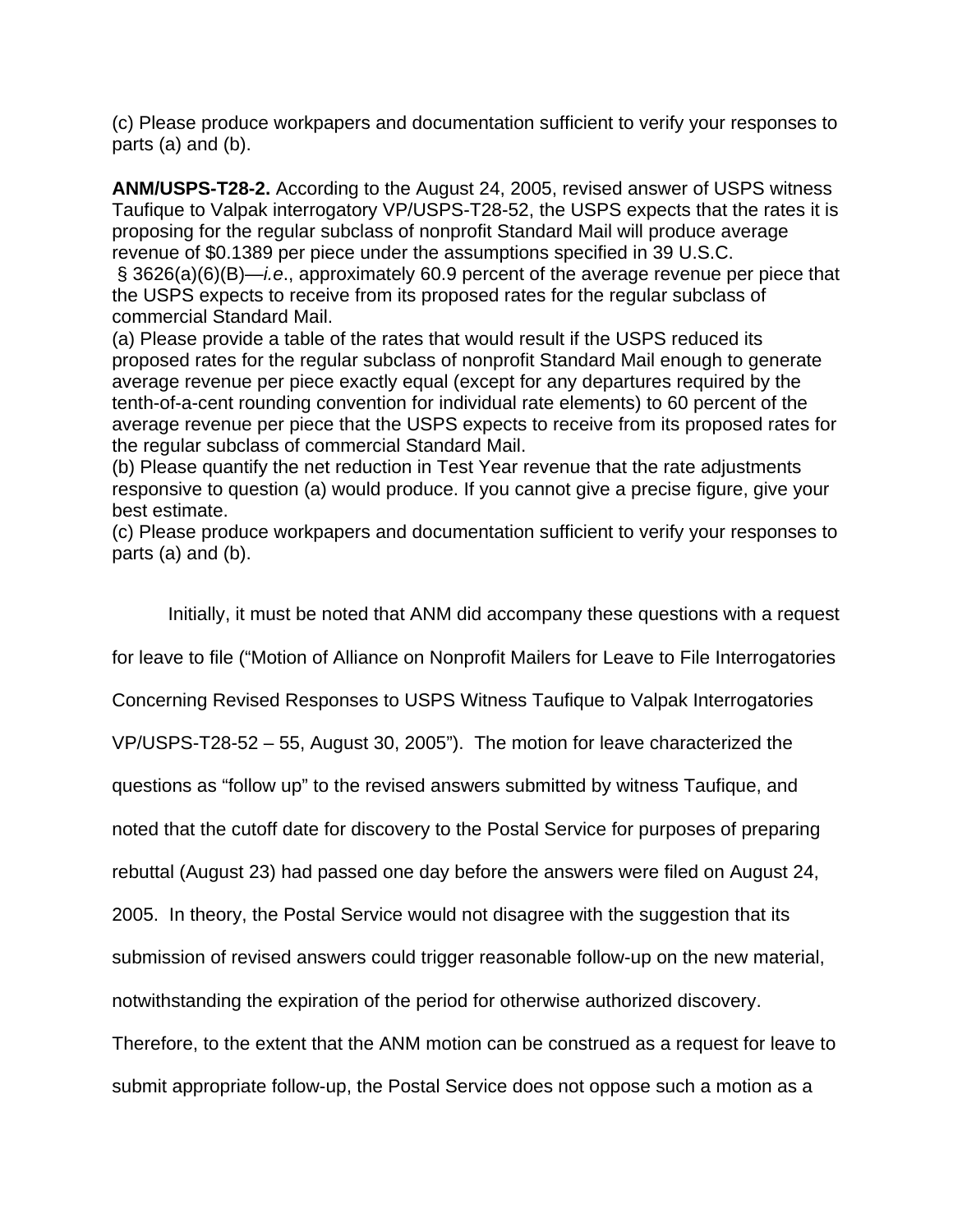matter of procedure. Nevertheless, because the Postal Service substantively views the ANM questions as neither follow-up nor appropriate, it objects to the specific questions which ANM has posed. $1$ 

 To understand why the Postal Service disagrees with the characterization of these questions as follow-up on new material, it is necessary to examine both the ANM questions, and the original answers which the revised answers replaced. The ANM questions focus on the fact that with respect to neither Standard nor ECR is the proposed nonprofit average revenue per piece exactly 60 percent of the proposed commercial average revenue per piece. The questions cite instead the figures (from the revised August 24 responses) of 56.4 percent for ECR and 60.9 percent for Standard. Yet the existence of deviations from 60.0 percent is nothing new in the revised responses. The June 10 responses replaced by the August 24 revisions cited comparable figures of 55.8 percent (VP/USPS-T8-55) and 60.7 percent (VP/USPS-T8- 53). Therefore, to the extent that ANM wished to follow up on deviations from 60.0 percent, it could have done so at any time after the filing of the case, or specifically done so as follow-up to the unrevised June 10 responses.<sup>2</sup> ANM is not following up on new material in the revised responses, but is instead attempting to pursue a line of

 $\overline{a}$ 

<sup>1</sup> To the extent that an alternative view of the appropriate vehicle by which the Postal Service should have challenged the instant questions might be an opposition to the ANM motion for leave, the Postal Service alternatively requests that this pleading be construed as such an opposition to the motion. Under either scenario, the Postal Service seeks to reject ANM's attempt to impose on it an obligation to produce for the record the material sought by ANM.

<sup>2</sup> The direct testimony of witness Taufique, filed with the case on April 8, explicitly noted that the nonprofit/commercial ratios were not as close to 60 percent under the rate design approach employed under current circumstances as might otherwise be the case. See USPS-T-28 at 11-12. The ANM questions could just as easily have been posed with reference to those pages of USPS-T-28 as with reference to the revised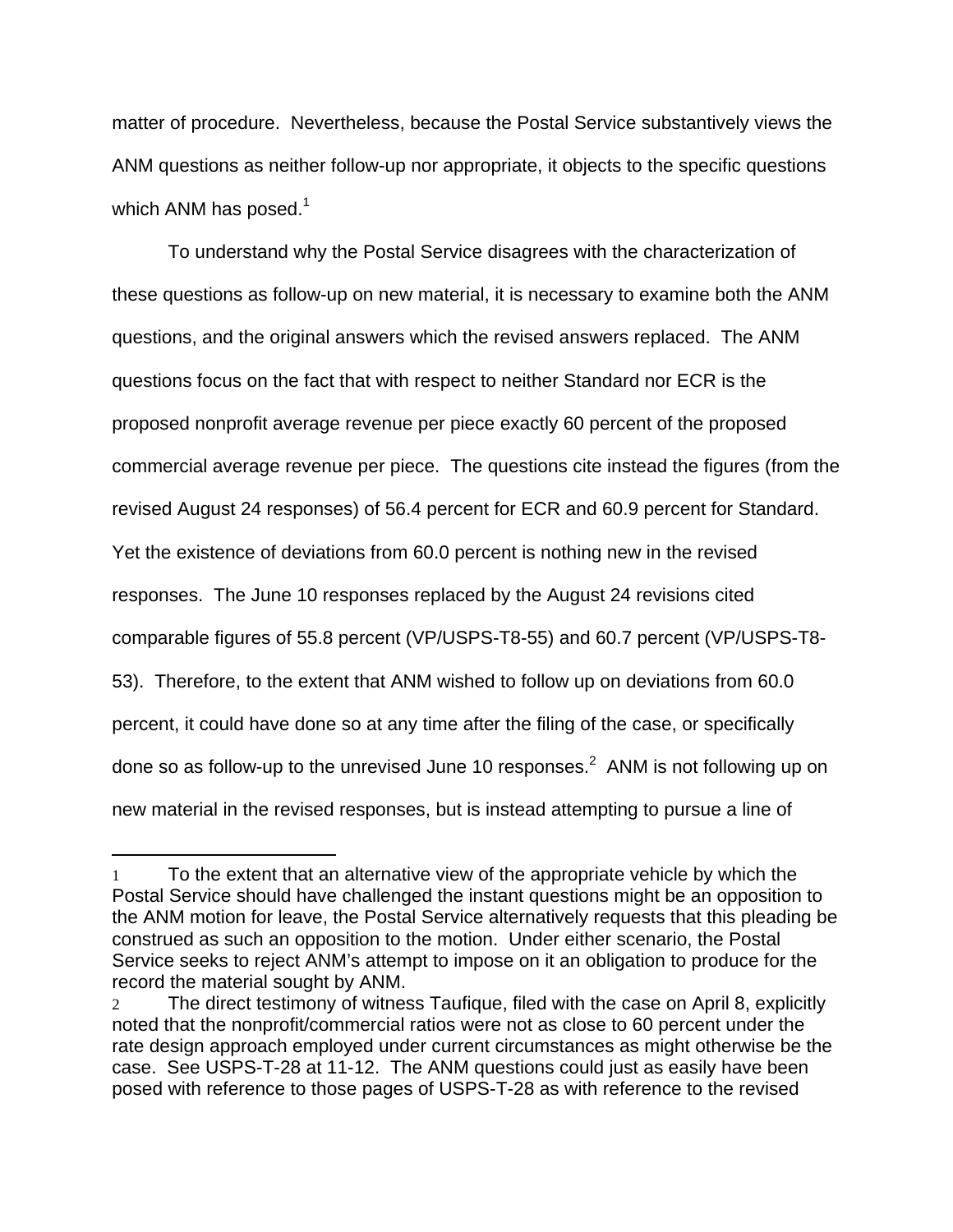inquiry that could have been pursued months earlier. In that sense, the questions are patently untimely.

 Moreover, even if these questions had not been untimely, they would still have been inappropriate. The Postal Service has submitted its proposed rates, and explained why it views its proposed rates as consistent with its policy objectives under current circumstances, as well as with the relevant ratemaking criteria. Rather than probing what the Postal Service has actually proposed and the associated rationale proffered, ANM is instead seeking to force the Postal Service to identify an alternative subset of proposed rates, as might be appropriate under different policy objectives, under different circumstances. ANM, of course, was free to offer its own set of alternative rates in order to meet whatever objectives it felt to be appropriate. It chose not to do so. ANM has not identified any factual information it is lacking in order to allow it to have constructed its own set of proposed rates. On the other hand, to the extent that AMN might suggest that it is not in a position to predict how the Postal Service would have combined various rate levels to meet the target average revenue per piece more precisely, discovery does not exist for parties to compel the Postal Service to replicate its entire rate case development process in pursuit of an alternative set of rates to meet someone else's "what if" scenarios. Parties disagreeing with the rates proposed by the Postal Service may develop their own alternative rate proposals, but they cannot properly attempt to compel the Postal Service to do so for them.

August 24 responses to the Valpak interrogatories.

 $\overline{a}$